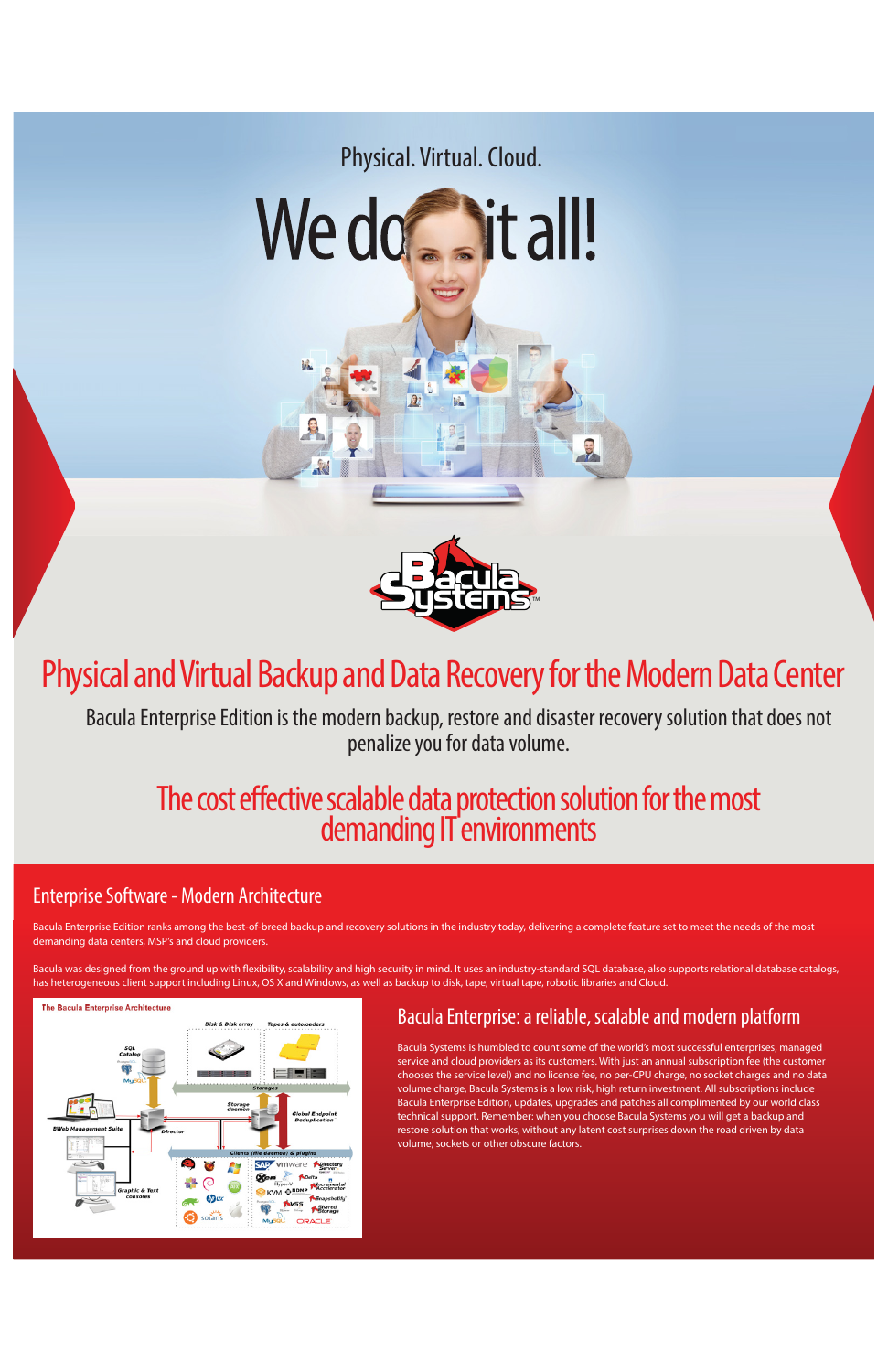#### **Reliability, Security and Convenience**

Bacula Enterprise Edition is unique in its combination of functionality, scalability and reliability. Our technology includes Snapshots, advanced deduplication, single file restores, single mailbox restores and data verification, all in one platform, effortlessly spanning both physical and virtual environments.

- Centralized data control
- Highly configurable including for clusters, multiple OS's, disk, tape, virtual tape, robotic libraries and Cloud
- Scalable from a few machines to many thousands
- Simple offsite replication
- Bare Metal Recovery for both Linux and Windows platforms
- Deduplication on both the client and storage sides
- Integrated Snapshots and Virtual Full
- VM Performance Backup Suite for multiple hypervisors

#### **Highest Quality Support**

The Administrator I Training Course is designed to help new or existing administrators of Bacula (community or Enterprise Edition) acquire the knowledge they need to install, configure and operate the solution in a production environment, quickly and effectively.

Bacula Systems entire business revolves around its offering highest quality support services that guarantee fast resolution of issues and the highest levels of customer satisfaction. Bacula Systems has an industry record customer retention rate. Our subscription includes:

The Administrator II Training Course is the natural next step to acquire the highest level of expertise to design an Enterprise Backup and Recovery Solution, dealing with scalability, security, performance and other vital topics critical in complex or dynamic environments.

- Multi-platform binary repository
- Extensive, helpful documentation
- Product advice and guidance
- Issue resolution by highly trained support professionals
- Unlimited number of tickets
- Patches and updates with fast turn-around time
- Industry-standard SLAs up to 24/7
- Best practices and knowledge base

#### **Training Course from The Source**

Bacula Systems delivers high quality technical training for Bacula Backup & Restore software, including best practices in data management. We offer two training courses:

Available in: • English • German • French • Japanese

Available in: • English • German • French



# No Data Volume Costs - No License Fees - No Vendor Lock-in

#### Bacula Systems Partner Program

Bacula Enterprise Edition is enhanced by a constantly growing number of high-end<br>plugins that allow you to easily optimize the backup and restore of your IT infrastructure. plugins that allow you to easily optimize the backup and restore of<br>These include. PostgreSOL MSSOL, MySOL, Oracle. SAP, NDMP These include PostgreSQL, MSSQL, MySQL, Oracle, SAP, NDMP, NetApp, Delta, SAN Shared Storage, VMware, KVM, Hyper-V, Xen, Bare Metal Recovery, VSS, Active Directory and of course Deduplication. **Simple. Focused. Smart.**

> The Bacula Systems Partner Program is designed to help channel resellers and systems integrators expand their portfolio and integrate Bacula Enterprise Edition. The combination of local and customer-specific knowledge and services provided by partners, complemented by the Bacula Enterprise Edition software and support delivers a competitive, high-value solution to customers. **Integrated. Supported. Trusted.**

#### Bacula Certified Training Centers

When booking a Bacula Training class, always make sure you are dealing with a Bacula Certified Training Center. These centers have been authorized by the creators of the Bacula training courses. They use an approved training process, copyrighted training materials and presentation content to ensure you take the maximum out of the courses. **Helpful. Informative. Certified.**



#### Selective Migration Plan

Bacula Systems offers a route from all open source versions to Bacula Enterprise Edition: the Selective Migration Plan. This special package of



plugins, consulting and training fast-tracks your move to Bacula Enterprise Edition and its world-renowned professional support services. **Fast. Easy. Supported.**

#### BWeb Management Suite

BWeb™ is a comprehensive GUI management suite for Bacula Enterprise Edition that saves time and resources. It brings simple backup and data Recovery management. BWeb Management Suite enables you to rapidly exploit the large-enterprise capabilities of Bacula Enterprise Edition, with a wide range of features for deploying, managing, reporting, optimization and diagnostics. **Easy. Fast. Powerful.**



#### Bacula for the Cloud

Bacula for the Cloud helps Managed Service Providers, Cloud Providers and Data Centers offering Cloud services operate more efficiently and profitably. Combining a full set of industry-specialized technical capability with an industry-tuned pricing model, allows providers to balance costs and revenues in line with their growth. Managed Service Providers and their customers can be safe in the knowledge that their environments are well protected and can offer their customers a self-service option. **Personalized. Effective. Smart.**



#### A set of exclusive Enterprise Plugins